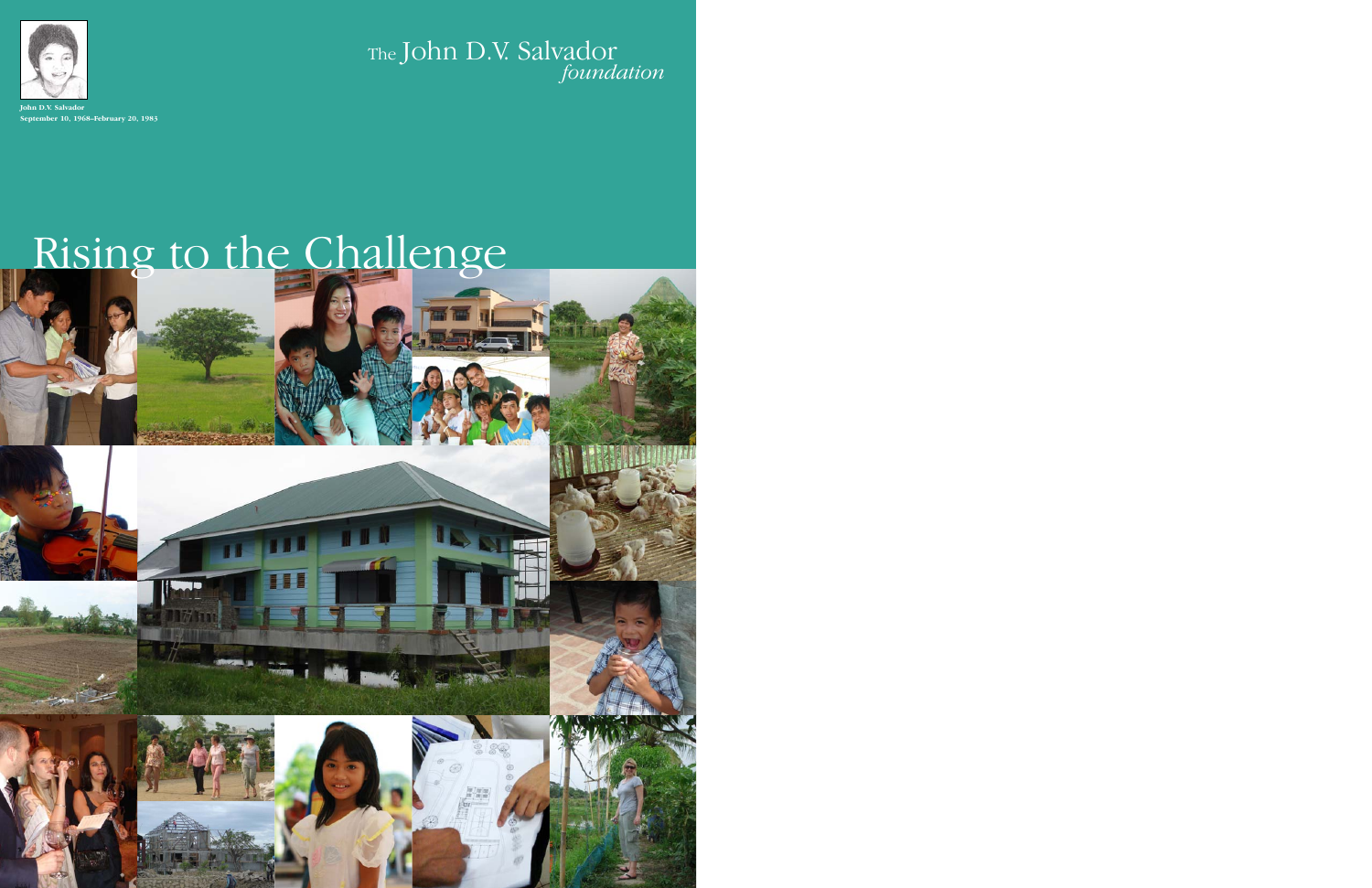WITH THE JOHN D.V. SALVADOR Foundation's accounts settled for 2006/2007, I'm happy to report that once again, the Foundation in the U.K. and the U.S. had a successful fundraising year. Together they raised a total net of US\$241,955, a 2 percent increase over the funds raised in 2005/2006, the Foundation's first year of operation. These gains were largely attributable to the successful wine tasting and auction held in London on May 10, 2007.

On the cost side, our administrative expenditures dropped to US\$7,943. Compared with our first year of operations, this represents a 65 percent decrease in the costs borne during our first year of operation, which saw a substantial outlay of legal fees associated with the Foundation's launch. Nevertheless, we still achieved an efficiency ratio of 96.7 percent, just slightly under the Board's stated goal of 97 percent.

The year 2007 was an incredible time of progress for the JDVS Foundation and the St Martin de Porres Home for Children. The boys are now inhabiting the new dormitory built for them in 2006. The construction and completion of the girls' cottages has been an exciting endeavor. Designed to create a smaller and more intimate atmosphere, the cottages will allow the girls, under the supervision of SMDP staff and volunteers, to develop the skills they need to care for themselves and others and grow into independent, selfsufficient young women within a family setting.

Self-sufficiency is a core value at St. Martin. Together, the girls and boys are cultivating the food that they bring to their communal table. Working alongside the SMDP staff and volunteers, they are now cultivating and maintaining the arable farmland that surrounds their residence. They are now growing vegetables and rice and learning how to tend the property's fruit trees, and they have also built a pond and a coop for the chickens and ducks that round out their diet.

The children have made great strides in learning to provide for themselves in healthy ways. But much of the credit for their success goes to the dedicated SMDP staff and volunteers who are helping them heal the wounds from the adult neglect most of them have suffered. The network of supportive adults with whom the children interact was enriched this past year when the Manila branch of Deutsche Bank Asia paid them a very special Christmas visit. By treating them to a day of celebration and entertainment, the 120 Deutsche Bank employees brought truly priceless smiles to the children's faces.

Though the children were not on hand to witness it, another demonstration of concern for their welfare took place half a world away in London last May, when the JDVS Foundation hosted its first wine tasting and auction at the Lanesborough Hotel. A huge turning point in fundraising for 2007, the evening of wine tasting and aggressive bidding helped the JDVS Foundation raise roughly £67K. Thanks to that night alone, plans for building an on-site schoolhouse for the children in 2008 are well under way. We are also working to develop a vocational training program in order to give the children more opportunities to learn skills that will help them secure a prosperous future. This year will also see the construction of a chapel where the children of SMDP will be able to deepen their faith and express gratitude for all the blessings bestowed upon them. Helping SMDP Founder Father Boyet's mission to strengthen the children spiritually by giving them a place of worship are donations from Deutsche Bank Asia, KPMG, and many generous citizens from around the world.

As always, my gratitude is endless for all the friends, volunteers and financial supporters of the JDVS Foundation. The members of the JDVSF board join me in extending their thanks for your financial support, as well as the powerful word of mouth you've helped to generate. Your ongoing commitment to the children of St. Martin made 2007 a banner year for the children, who are now living a life they never dreamed possible. For us at the JDVSF, your support enabled us to deliver on our commitment to develop and complete the girls' dormitory by year's end. For children who were forced by the adults in their lives to fend for themselves, every promise kept helps heal the trauma of their early lives. Thank you for helping us rise to the challenge of building them a home where adults see to it that children can be children!

We look forward to continuing that very important work in 2008.

With my best wishes and respect,

 $U \wedge$ 

M. Lizelle Salvador, *Chairman*

## *Rising to the Challenge* **The John D.V. Salvador**

![](_page_1_Picture_2.jpeg)

#### DEAR FRIENDS,

### **Foundation**

A commitment to give atrisk children the opportunity to thrive.

### **The Mission**

As children grow, they enrich the lives of those around them, and once they mature they have the chance to make a difference. But in order to fully develop this potential, children need and deserve a healthy, secure, and supportive environment. The John D.V. Salvador Foundation (JDVSF) works to establish, fund, and support programs to benefit children who, without the consistent care of loving parents, might fall victim to the poverty, disability, and abuse that could thwart development of their innate, unique gifts.

![](_page_1_Picture_17.jpeg)

![](_page_1_Picture_18.jpeg)

![](_page_1_Picture_20.jpeg)

### *A Note from The Treasurer*

**November** Completion of Phase 1: Boys' **November** JDVSF launched

Year Two for JDVSF

**Dormitory** 

![](_page_1_Figure_30.jpeg)

**February**

begins

Building of Girls' Cottages **March** JDVSF Board members visit children, and self-sustaining

agriculture begins

![](_page_1_Picture_39.jpeg)

![](_page_1_Picture_27.jpeg)

*From left: Carmelita Salvador, Mia Theresa Quimpo (architect), continued on next page Leoncia Maneja (engineer), Hugo Bänziger*

### DEAR FRIENDS OF THE POOR,

Throughout 2007, the children of St. Martin saw their lives continue to change along with the physical transformation of their surroundings. Far superior to the makeshift shelters they used to inhabit on the streets of Manila, the small home that St. Martin's children used to share is now far less cramped as new quarters are being built. The expansion of St. Martin is concrete proof of God's love, mercy, and compassion.

The Spirit's continuous guidance and inspiration can be seen in the boys' "Our Lady of Akita" dormitory, which was built thanks to the generosity of the John D.V. Salvador Foundation, Deutsche Bank, and the Embassy of Japan in the Philippines. After the dormitory's inauguration, the boys excitedly moved into their new home, where today they are flourishing. Clear house rules, loving supervision, and material comfort provide the foundation for their continued healing, as does an expansive music room, where, under the tutelage of Prof. Jomer Castro, the boys work to become more proficient players of the rondalla, the marimba, and the violin. chores to homework together. Though God is the architect of all these enhancements to the children's lives, all of us at St. Martin will forever be indebted to you for the valuable assistance you've provided. Thanks to you all, the children's dreams of having a real home and a brighter future are now being realized. God bless you. FATHER BOYET

Through the kindness of the JDVS Foundation and Mr. and Mrs. Charlie and May Deischter, two more friends of the mission, some girls of St. Martin also have a new home to call their own. Constructed in honor of their late house mother, Angelita, a cosy cottage called "Casa Angelita" offers eighteen girls the opportunity to live communally as one big family, learning to care and cook for one another. Guided by Dutch volunteer Juliette Kwee, the girls are marvels of self-sufficiency, doing everything from household

![](_page_1_Picture_35.jpeg)

## *Letter From Father Boyet*